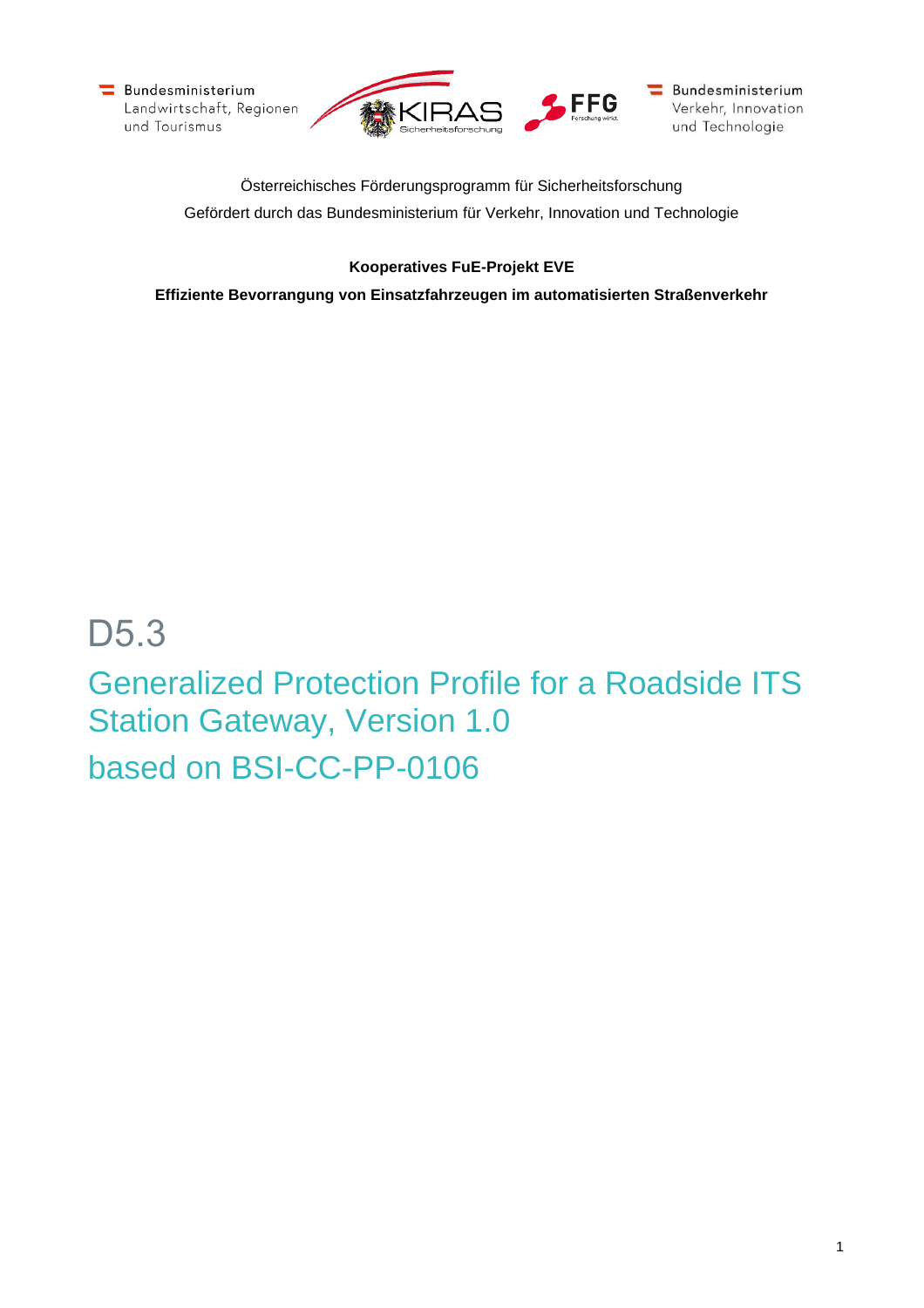| Dokumentinformation |                                                                                                                                                                                                                                                                                                                                                                                                        |  |
|---------------------|--------------------------------------------------------------------------------------------------------------------------------------------------------------------------------------------------------------------------------------------------------------------------------------------------------------------------------------------------------------------------------------------------------|--|
| Titel               | Generalized Protection Profile for a Roadside ITS Station Gateway<br>based on BSI-CC-PP-0106                                                                                                                                                                                                                                                                                                           |  |
| <b>Version</b>      | 1.0                                                                                                                                                                                                                                                                                                                                                                                                    |  |
| Autoren             | Stefan Ruehrup, Stefan.Ruehrup@asfinag.at<br>Arndt Bonitz, <u>Arndt.Bonitz@ait.ac.at</u><br>Christoph Schmittner, Christoph.Schmittner@ait.ac.at                                                                                                                                                                                                                                                       |  |
| <b>Beschreibung</b> | Das vorliegende Dokument enthält Vorschläge für ein generalisiertes Schutzprofil für C-ITS-<br>Straßeneinheiten (Roadside ITS Stations). Es basiert auf einem zertifizierten Schutzprofil für<br>ein Gateway auf Baustellen-Warnanhängern, das unter der Zertifizierungsnummer "BSI-CC-<br>PP-0106" veröffentlicht wurde:<br>https://www.bsi.bund.de/SharedDocs/Zertifikate_CC/PP/aktuell/PP_0106.html |  |
|                     | Die vorgeschlagenen Änderungen bzgl. BSI-CC-PP-0106 stammen nicht von den<br>ursprünglichen Autoren von BSI-CC-PP-0106. Die Änderungen wurden nicht zertifiziert. Das<br>vorliegende Dokument dient nur zur Information. Es ist kein zertifiziertes Schutzprofil. Es<br>erhebt keinen Anspruch auf Korrektheit oder Vollständigkeit.                                                                   |  |
| Klassifizierung     | Öffentlich                                                                                                                                                                                                                                                                                                                                                                                             |  |

| Document Information  |                                                                                                                                                                                                                                                                                                                                            |
|-----------------------|--------------------------------------------------------------------------------------------------------------------------------------------------------------------------------------------------------------------------------------------------------------------------------------------------------------------------------------------|
| Titel                 | Generalized Protection Profile for a Roadside ITS Station Gateway<br>based on BSI-CC-PP-0106                                                                                                                                                                                                                                               |
| <b>Version</b>        | 1.0                                                                                                                                                                                                                                                                                                                                        |
| <b>Authors</b>        | Stefan Ruehrup, Stefan.Ruehrup@asfinag.at<br>Arndt Bonitz, Arndt. Bonitz@ait.ac.at<br>Christoph Schmittner, Christoph.Schmittner@ait.ac.at                                                                                                                                                                                                 |
| <b>Beschreibung</b>   | The present document contains proposals for a generalised protection profile for Roadside<br>ITS Stations. It is based on a certified protection profile for a road works warning gateway<br>that has been published unter certification ID "BSI-CC-PP-0106":<br>https://www.bsi.bund.de/SharedDocs/Zertifikate_CC/PP/aktuell/PP_0106.html |
|                       | The proposed changes to BSI-CC-PP-0106 have not been made by the original authors of<br>BSI-CC-PP-0106. The changes have not been certifed. The present document is for<br>information purposes only. It is not a certified protectioni profile. There is no guarantee of<br>correctness or completeness.                                  |
| <b>Classification</b> | Public                                                                                                                                                                                                                                                                                                                                     |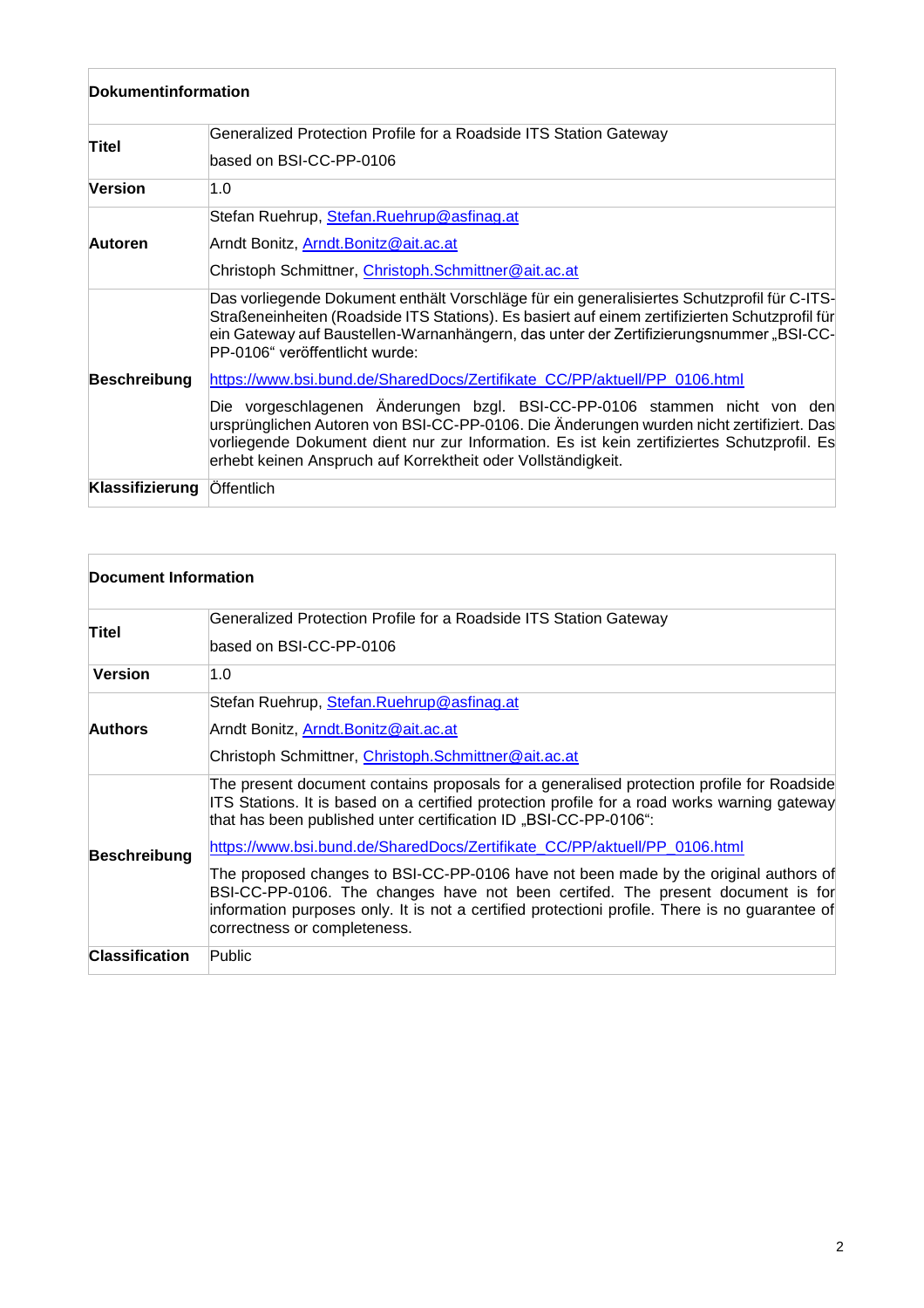## 1 INTRODUCTION

The security of C-ITS stations is an important aspect for a system that is used for applications related to road safety and traffic efficiency. C-ITS is an overall system that is characterised by decentral components. Consequently, there need to be common requirements for the security of its components, especially the roadside C-ITS stations (aka. roadside units) and vehicle C-ITS stations (aka. on-board units) which implement the air interface for direct communication between road infrastructure and vehicles as well as among vehicles. The EU C-ITS Security Policy refers to an assessment and certification according to Common Criteria (CC), an international standard for security evaluation (ISO/IEC 15408). Common Criteria define a generic framework to specify security requirements for information technology systems. The domain specific requirements can be described by a Protection Profile (PP), which is an implementation-independent specification that describes threats, security objectives, and security functional requirements for a class of systems, such as C-ITS stations. C-ITS stations have many commonalities when it comes to interfaces and message exchange, however, the implementation environment for roadside C-ITS stations and vehicle C-ITS stations differ. Thus, two different paths were taken to define separate protection profiles for C-ITS stations in vehicles and roadside infrastructure. At the time of writing this deliverable, there is only one certified protection profile available for roadside C-ITS stations, and this profile is tailored to the environment of a roadworks warning trailer. Thus, this valuable existing work was taken within the project EVE to derive a generalised protection profile that is suitable for general roadside C-ITS stations in that can be operated on motorway gantries, on signalled intersections, and not only on road works warning trailers.

The present document contains proposals for such a generalised protection profile, and presented as a "delta" to the existing protection profile for a road works warning gateway that has been published unter certification ID "BSI-CC-PP-0106".

#### **GUIDANCE TO THE READER**

Changes are introduced by stating the line numbers given in BSI-CC-PP-0106 Version 1.1. The original text is stated in black color, the changed or newly introduced text in blue color. Deletions are omitted for better readability, and sometimes indicated by ".

Comments on the editing are given inline in italics, e.g. *[item deleted]*. Comments on the PP, which are not directly part of the proposed changes are placed in boxes:

COMMENT: …

## 2 PROPOSED CHANGES

## **LINE 113-114 (1.1 INTRODUCTION)**

The Roadside ITS Station (R-ITS-S) is an electronic device and part of an Intelligent Transport System (ITS). It exhanges ITS messages with other ITS Stations in the context of Infrastructure to Vehicle (I2V) and Vehicle to Infrastructure (V2I) communication. The data exchange includes events, warnings, regulation and informations related to road traffic. Communication from the Roadside ITS Station to vehicle ITS Stations can be regarded as a digital equivalent to physical road signs and physical light signals.

| <b>Original Term</b> | <b>New Term</b> | <b>Description</b>                 |
|----------------------|-----------------|------------------------------------|
| CAM                  | (no change)     | (no change)                        |
|                      | <b>CRL</b>      | <b>Certificate Revocation List</b> |
|                      | <b>CTL</b>      | <b>Certificate Trust List</b>      |
| <b>DENM</b>          | (no change)     | (no change)                        |
| <b>GNSS</b>          | (no change)     | (no change)                        |
| <b>ICS</b>           | C-ITS-S         | <b>Central ITS Station</b>         |

## **LINE 117 (TABLE 1: SPECIFIC TERMS)**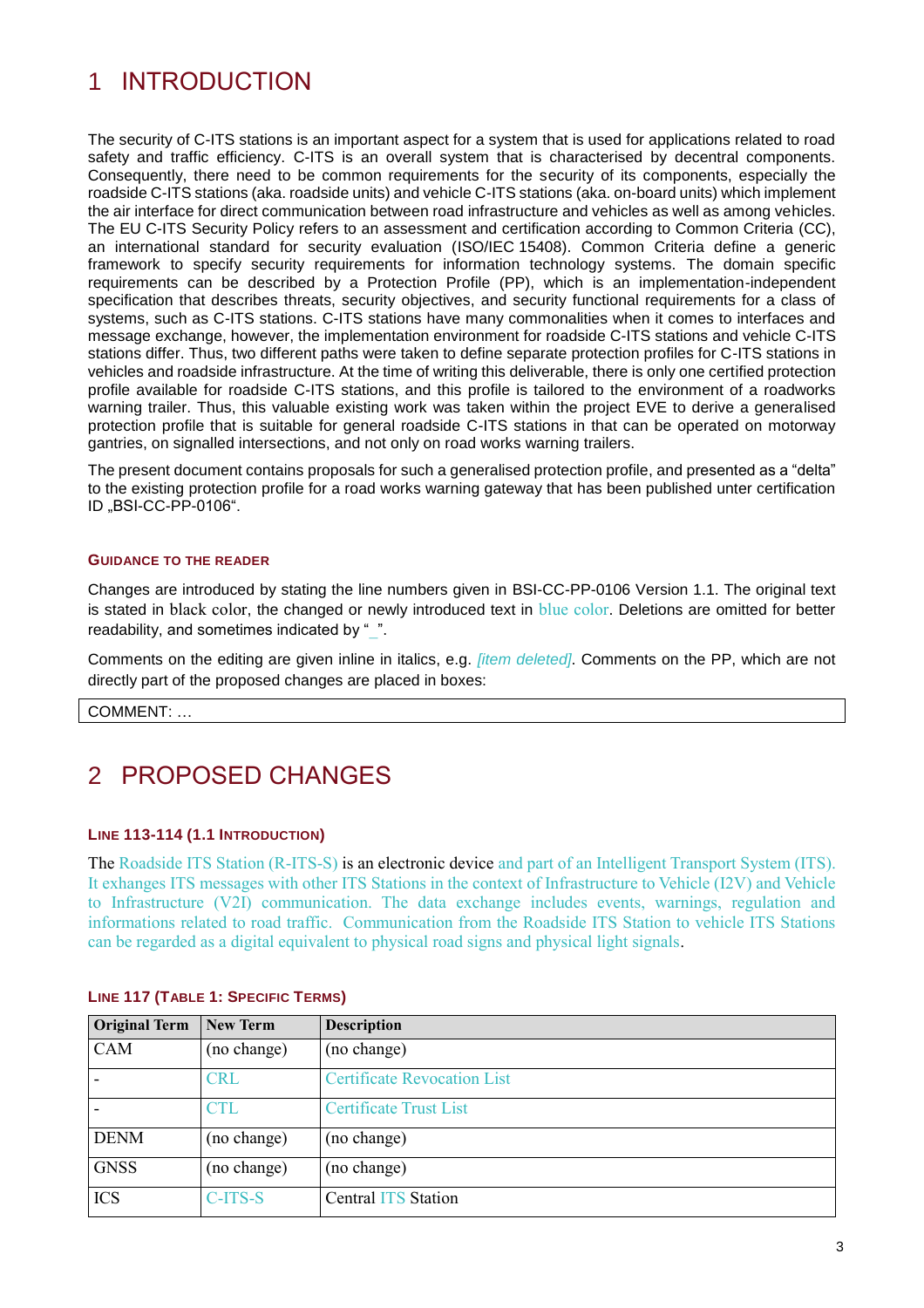| <b>Original Term</b> | <b>New Term</b> | <b>Description</b>                                                                                                |  |  |
|----------------------|-----------------|-------------------------------------------------------------------------------------------------------------------|--|--|
|                      |                 | Fixed control station with network connection to R-ITS-S, potentially<br>connecting to further (backend) systems. |  |  |
| <b>IRO</b>           | RO              | <b>Roadside ITS Station Operator</b>                                                                              |  |  |
|                      |                 | Administrator of R-ITS-S.                                                                                         |  |  |
| <b>IRS</b>           | <b>RSU</b>      | Roadside Unit                                                                                                     |  |  |
|                      |                 | ITS computing platform, including communication and processing<br>capacity, linked to road infrastructure.        |  |  |
| <b>ITS</b>           | (no change)     | (no change)                                                                                                       |  |  |
| -                    | <b>IVIM</b>     | In Vehicle Information Message                                                                                    |  |  |
| <b>IVS</b>           | V-ITS-S         | <b>Vehicle ITS Station</b>                                                                                        |  |  |
|                      |                 | Mobile platform transmitting CAMs and DENMs in ITS scenarios (e.g.<br>vehicles)                                   |  |  |
| PKI                  | (no change)     | (no change)                                                                                                       |  |  |
| <b>RWWG</b>          | <b>RGW</b>      | <b>Roadside ITS Station Gateway</b>                                                                               |  |  |
| <b>RWWU</b>          | (replaced)      | (replaced by R-ITS-S)                                                                                             |  |  |
| -                    | <b>RTC</b>      | <b>Real Time Clock</b>                                                                                            |  |  |
|                      | <b>TCC</b>      | <b>Traffic Control Centre</b>                                                                                     |  |  |
|                      | <b>TLS</b>      | <b>Transport Layer Security</b>                                                                                   |  |  |

Table 1: Specific terms

## **LINE 122-128**

The Target of Evaluation (TOE) described in this Protection Profile is a Roadside ITS Station Gateway (RGW) as a part of the corresponding Roaside ITS Station (R-ITS-S), which is an electronic device, mounted, e.g., at light signals, overhead gantries, or on trailers that warn approaching traffic that road works is carried out.

## **LINE 129-134**

The TOE itself is the electronic module, which is able to transmit ITS messages and also to collect ITS messages sent by bypassing vehicles.

## **LINE 141 (FIGURE 1: TOE AND ITS ENVIRONMENT)**

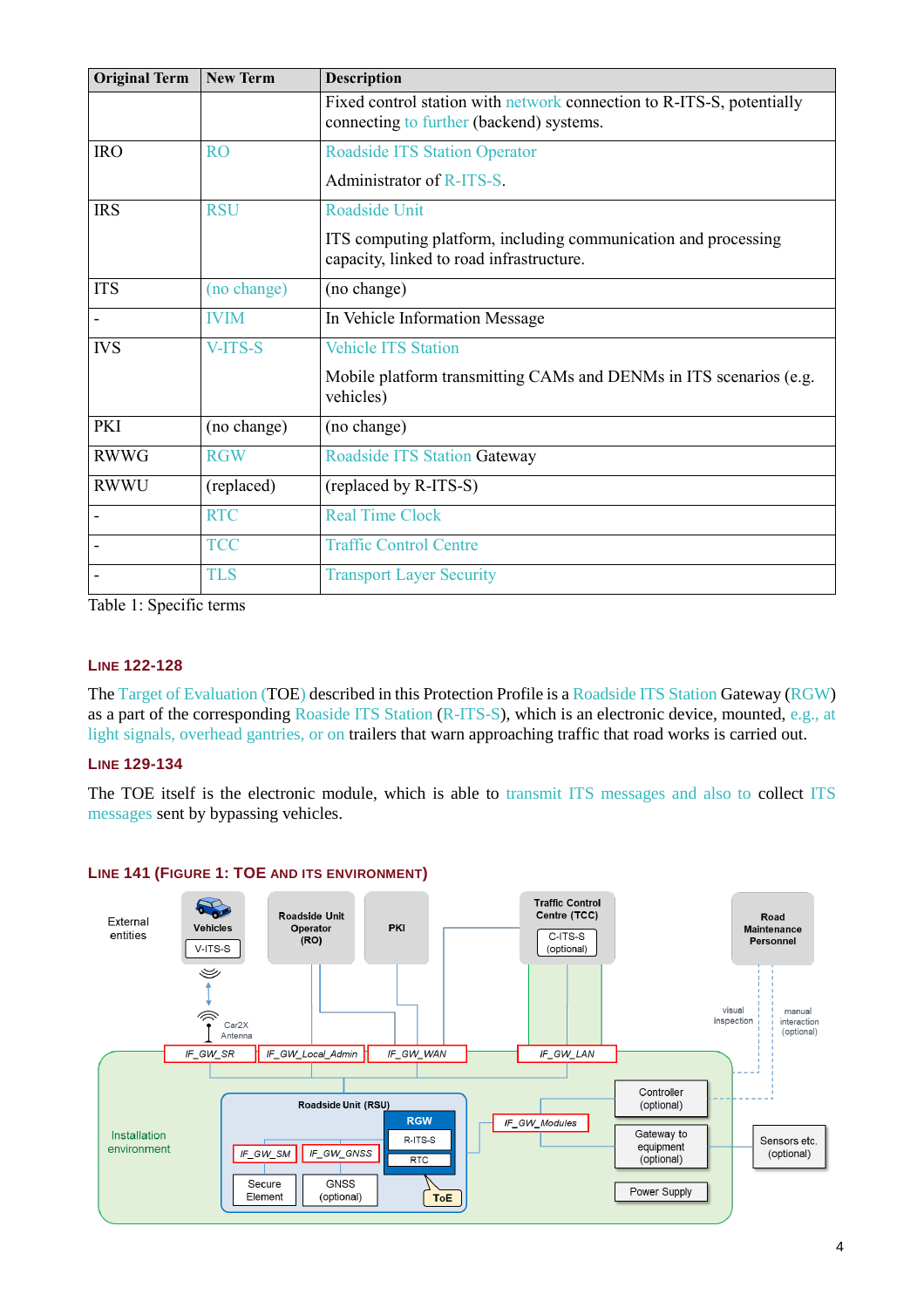COMMENT: The target of evaluation (ToE) is the Roadside ITS Station gateway. It contains the necessary parts of the protocol stack of a Roadside ITS Station (R-ITS-S) for communication with other ITS stations, therefore it is termed "gateway". A gateway does not need to contain application logic. The term "Roadside Unit" describes the physical entity that hosts also the secure element and the (optional) GNSS receiver, which are not part of the PP.

## **LINE 144-147**

The TOE is an electronic device that is able to receive ITS messages sent by other ITS stations (e.g. vehicles passing by) using wireless access in vehicular environments (IEEE 802.11p). It is also able to send ITS messages (e.g. road works warning, in-vehicle-information, signal phase and timing etc.) to other ITS stations.

## **LINE 155-164**

## **1.4.4.1 Local Traffic Information**

C-ITS Infrastructure-to-Vehicle services are used to inform road users within the communication range of the TOE about the actual situation on the road, i.e. vehicles in the vicinity of the TOE. This information needs to be on time. To realize this objective, the R-ITS-S broadcasts appropriate information towards the vehicles approaching the R-ITS-S location, using ITS messages such as Decentralised Environmental Notification Messages ([DENM]), IVIM, SPATEM, MAPEM, SSEM etc.

When the R-ITS-S is used in combination with a road works trailer, variable message signs or traffic lights, the services of the RGW will be a service on top of the basic functionality of the physical infrastructure. This means that even in the case when the RGW is shortly not functioning due to breakdown or maintenance, the physical infrastructure element (trailer, VMS, traffic light) must remain available.

## **LINE 165-170**

## **1.4.3.2 Local Traffic Surveillance and other V2I services**

This service receives ITS messages being broadcasted by the vehicles  $(e.g.$  DENM and CAM  $\_[CAM]$ ), potentially aggregates the received data and makes the information available for improved traffic management services. This kind of potential aggregation may be done partly or completely in the TCC and/or may also be used by other services of the road operators and may be re-used by other service providers.

## **LINE 179-186 (TOE PHYSICAL SCOPE)**

Furthermore, additional modules only support the TOE without being part of it:

- Communication segment( $s$ ), at least one mandatory:
	- o Network interface (e.g. Ethernet)
	- o Mobile cellular communication (e.g. GSM, UMTS, LTE)
- Car-2-X communication, mandatory
	- o IEEE 802.11p
- Positioning technology, optional
	- o \_GNSS receiver

Note 1: Please note that the Secure Element is physically integrated into the RSU even though it is not part of the TOE.

## **LINE 203**

• Ensure authenticity of information content received from or send to involved TOE Security Functions Interfaces (TSFIs).

**LINE 211**

• TLS communication to RSU or TCC after receiving decrypted session key from Secure Element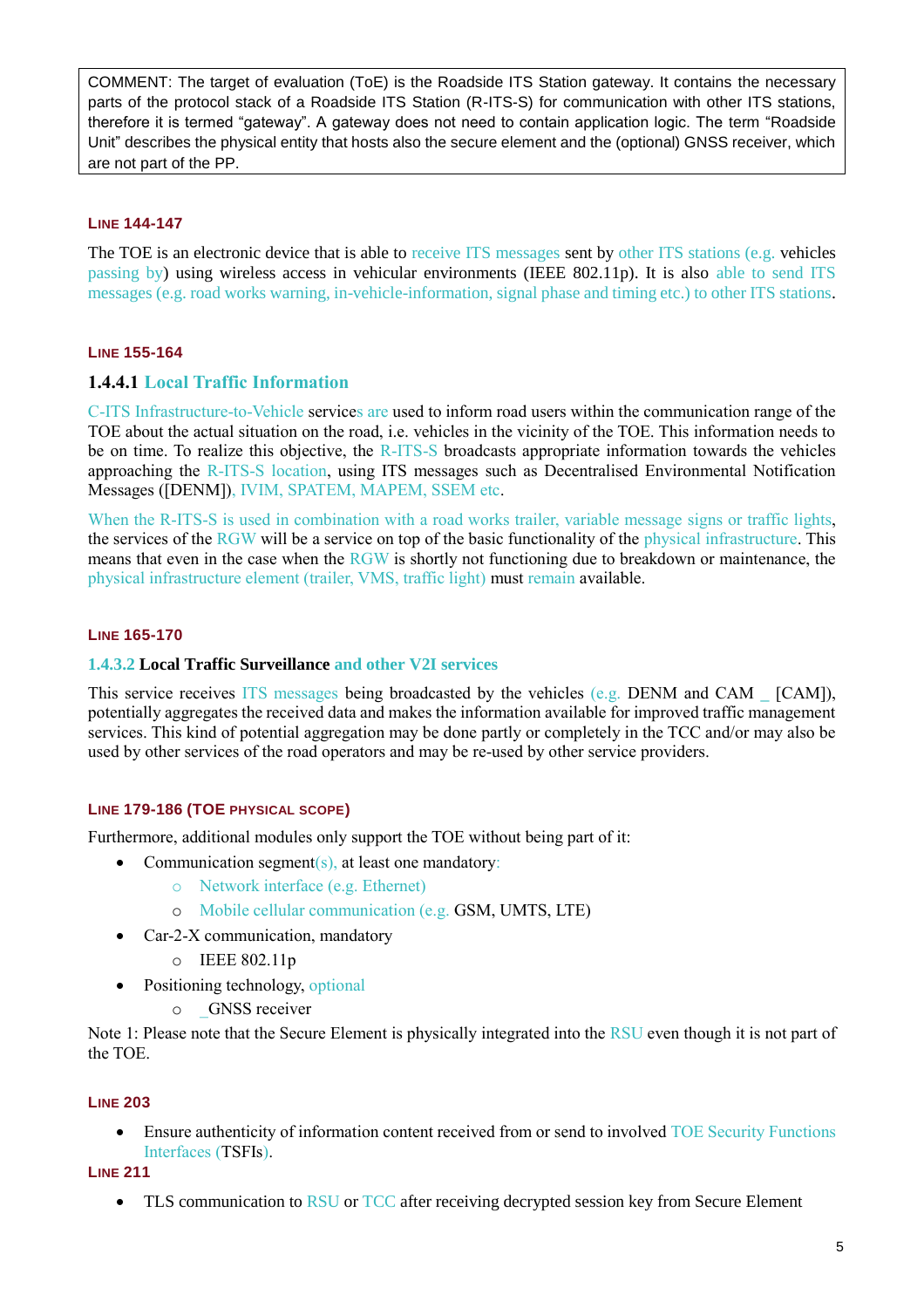## **LINE 218 (TABLE 2: MANDATORY TOE EXTERNAL INTERFACES)**

| <b>Interface Name</b> | <b>Description</b>                                                                                                                                                                                                                                                                                                                 |
|-----------------------|------------------------------------------------------------------------------------------------------------------------------------------------------------------------------------------------------------------------------------------------------------------------------------------------------------------------------------|
| IF GW WAN             | Via this interface, the RGW has to establish all wide area communication<br>connections, e.g. for interaction with a remote $RO$ with the PKI respectively<br>or for transmitting or receiving data from/to the TCC.                                                                                                               |
| IF_GW_SR              | This interface is responsible for every short range communication from<br>gateway to other ITS stations, usually in vehicles. This includes the<br>reception of ITS messages such as DENMs or CAMs from the V-ITS-S, the<br>potential warning of all V-ITS-S in the direct surrounding if necessary, or a<br>locally connected RO. |
| IF_GW_Local_Admin     | This interface is used for local ROs only, aiming on allowed administration<br>tasks.                                                                                                                                                                                                                                              |
| IF_GW_GNSS            | This interface is used for the connection to optional GNSS receiver, and the<br>provision/estimation of the RGW position.                                                                                                                                                                                                          |
| IF_GW_SM              | The interface connects the TOE with the Secure Element.                                                                                                                                                                                                                                                                            |
| IF_GW_Modules         | Via this interface, further functional modules in the installation environment<br>of the RSU are connected. Such modules could be a traffic light controller,<br>or a roadworks trailer controller, or a gateway that serves the connection to<br>external equipment (analog-to-digital conversion of sensor inputs, etc.)         |

## **LINE 221**

The RSU contains a Secure Element, […]

## **LINE 223-226**

The Secure Element is a different sub-module of the RSU, for which a separate PP exists (e.g. [CSP-PP] or comparable; it is therefore not part of the TOE as described in this PP. Nevertheless, it is physically embedded into the RSU and protected by the same level of physical protection.

## **LINE 252**

• Storage of (cryptographic) keys,

## **LINE 260-236**

The main application of the RGW should be capable of verifying the authenticity of the Secure Element on startup.

Application Note: Since it is expected that on some occasions a large number of messages from V-ITS-Ss arrive at the RGW, it may be necessary that the verification of the corresponding digital signatures (and certificates) is done outside the Secure Element. This operation is less critical as it does not need access to any private key.

## **LINE 237-250**

## **1.6 Life cycle**

The Life Cycle of the TOE consist of the following consecutive phases :

- 1. **Design/Development**
	- The development of the TOE itself.
- 2. **Manufacturing/Assembly** The production itself like hardware assembly, or software installation. This includes the initial ITS-S configuration during manufacture.
- **3. Enrolment**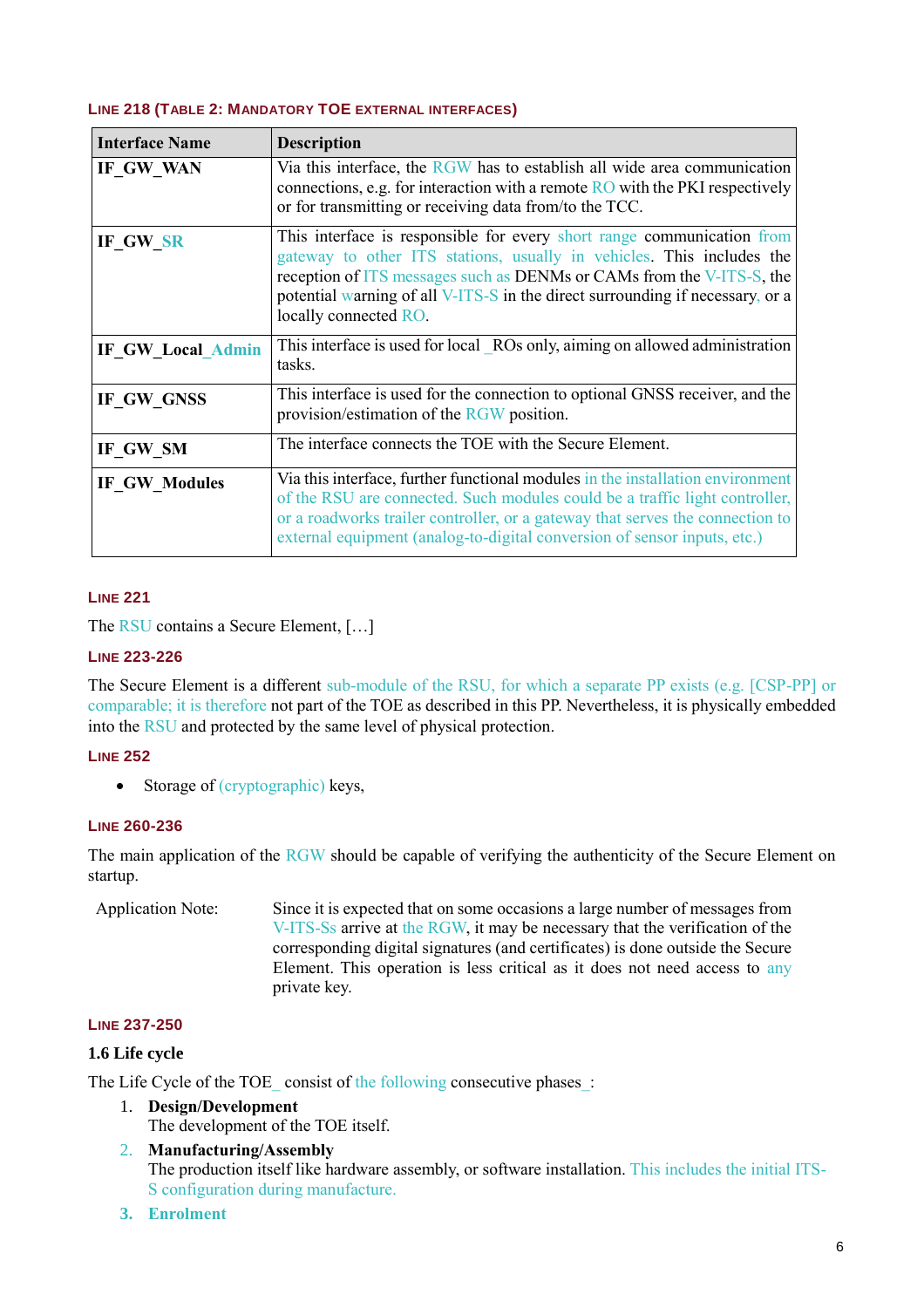Enrolment of the ITS-S at a PKI.

- 4. **Initial Authorization** Initial transfer of certificates from the PKI to the TOE.
- 5. **Normal Operation and Maintenance**

Operational phase of the TOE. All security functions shall be working as specified.

6. **End of Life** In case the TOE comes to an irreparable, defect state or shall be taken out of order for other reason, it is ensured that the key and certificate material that is contained in the TOE is destroyed in a secure manner as described in the guidance documentation of the mandatory Secure Element.

The lifecycle is usually a sequential process, however, a re-enrolment at a different PKI is possible. In this case, normal operation ends and can only be resumed only start after successful enrolment and authorization. An overview of the ITS-S security lifecycle is included in ETSI TS 102 941.

| <b>Application Note:</b> | It is recommended to embed the use of the TOE in an Information Security<br>Management System (ISMS) according to ISO 270001                                                                     |
|--------------------------|--------------------------------------------------------------------------------------------------------------------------------------------------------------------------------------------------|
| <b>Application Note:</b> | If the return of a TOE to the certified state at the process level should be<br>possible (e.g. repair processes), the ST author shall also model this by means<br>of appropriate specifications. |

## **LINE 267**

 $\overline{\phantom{a}}$ 

 $\left[\ldots\right]$  the work of the developer of the RGW refers to the integration of those components

## **LINE 272**

the **external entities** that are envisoned to interact with the TOE,

| Role                                           | <b>Description</b>                                                                                                                                                                                                                                                   |
|------------------------------------------------|----------------------------------------------------------------------------------------------------------------------------------------------------------------------------------------------------------------------------------------------------------------------|
| <b>Roadside</b><br><b>Operator (RO)</b>        | Unit The roadside unit operator is responsible for initial setup of the RGW,<br>installing key and certificate material, firmware updates, and for the<br>continued operation including the potential data connection to the TCC.                                    |
| <b>Traffic Control Center</b><br>(TCC)         | The traffic control center sends and receives traffic data to/from the RGW,<br>directly or via C-ITS-S.                                                                                                                                                              |
| <b>Vehicles (V-ITS-S)</b>                      | Vehicles are sending and receiving traffic/road works data to/from the RGW.                                                                                                                                                                                          |
|                                                |                                                                                                                                                                                                                                                                      |
| <b>Maintenance</b><br>Road<br><b>Personnel</b> | The Road Maintenance Personnel are maintaining the road infrastructure<br>and are responsible for visual inspection of road infrastructure elements.<br>Such personnel are not maintaining the RGW and therefore not accessing<br>maintenance interfaces of the TOE. |
| PKI                                            | The public key infrastructure issuing certificates to the RGW required for<br>signing and verifying ITS messages exchanged between the RGW and V-<br>ITS-S.                                                                                                          |

## **LINE 280 (TABLE 3: EXTERNAL ENTITIES)**

## **LINE 285 (TABLE 4: ASSETS)**

| In(coming) /   Source/<br><b>Primary Assets</b> |  | <b>Protection</b> | <b>Comment</b> |
|-------------------------------------------------|--|-------------------|----------------|
|-------------------------------------------------|--|-------------------|----------------|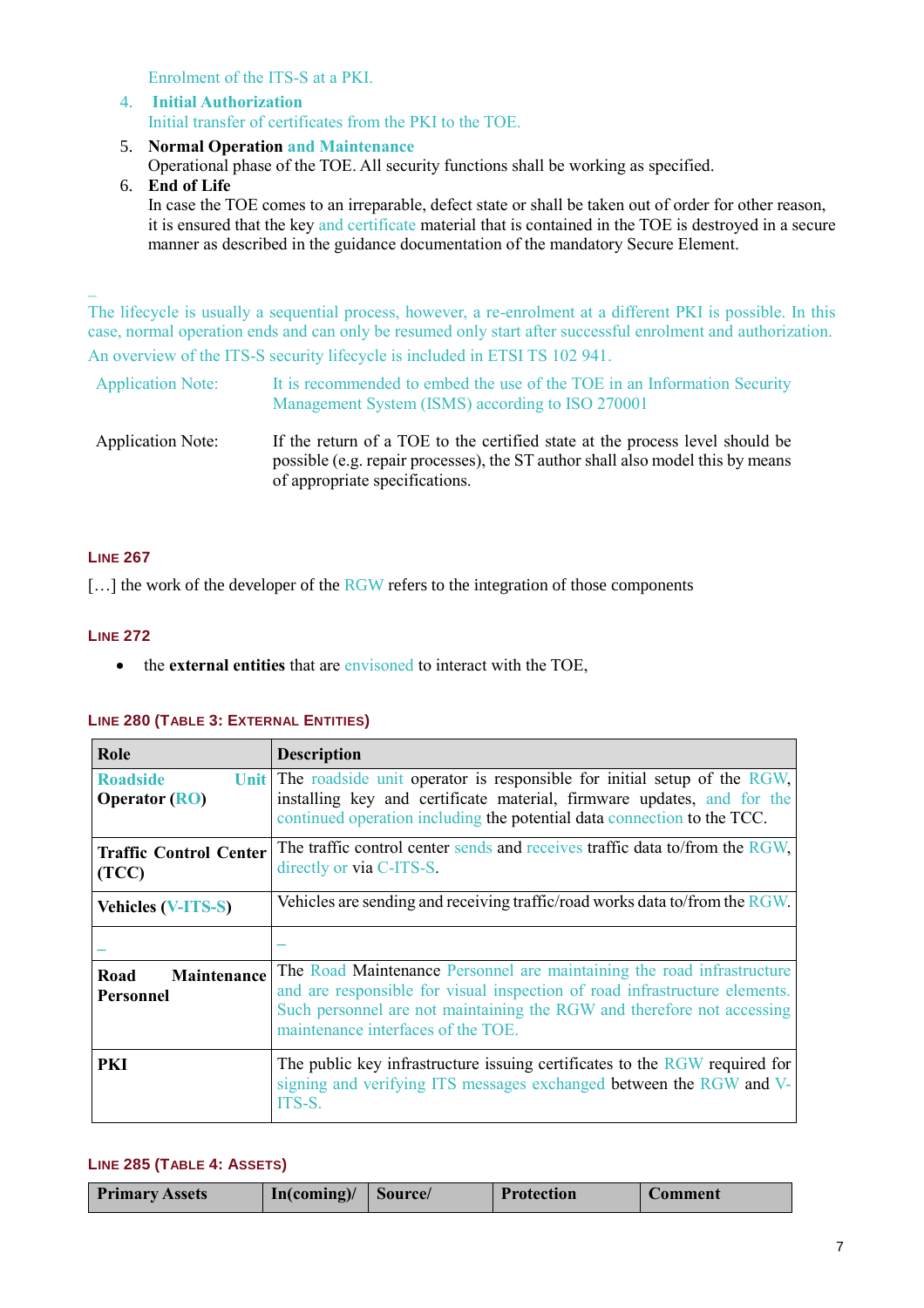|                                                                                                                                                     | Out(going) | <b>Destination</b>               | <b>Requirements</b>         |                                                                                                                                                                                                                                                                                                                                         |
|-----------------------------------------------------------------------------------------------------------------------------------------------------|------------|----------------------------------|-----------------------------|-----------------------------------------------------------------------------------------------------------------------------------------------------------------------------------------------------------------------------------------------------------------------------------------------------------------------------------------|
| from<br>local<br>Input<br>controller                                                                                                                | In         | Local<br>controller              |                             | Optional, only for<br><b>TOE</b><br>with<br>connected<br>local<br>controller, such as a<br>trailer<br>controller<br>that offers manual<br>switching of the<br>trailer sign board.<br>Correctness of data<br>has to be assumed.                                                                                                          |
| information<br><b>Status</b><br>from<br>external<br>equipment<br>(e.g.<br>external<br>sensors<br><b>or</b><br>status of a variable<br>message sign) | In & Out   | Various<br>external<br>equipment |                             | Optional, only if<br>gateway<br>to<br>equipment is used.<br>Correctness<br>of<br>incoming data has<br>be assumed.<br>to<br>Outgoing<br>status<br>information is out<br>of evaluation scope                                                                                                                                              |
| <b>CAM</b>                                                                                                                                          |            |                                  |                             |                                                                                                                                                                                                                                                                                                                                         |
| <b>DENM</b>                                                                                                                                         |            |                                  |                             |                                                                                                                                                                                                                                                                                                                                         |
| ITS message reception                                                                                                                               | In         | Other ITS-S to<br><b>TOE</b>     | Integrity,<br>Authenticity  | verifies<br><b>TOE</b><br>signature.                                                                                                                                                                                                                                                                                                    |
| <b>ITS</b><br>message<br>transmission                                                                                                               | Out        | TOE to other<br><b>ITS-S</b>     | Integrity,<br>Authenticity  | TOE creates and<br>signs ITS message.<br>In case of message<br>forwarding,<br>the<br>verified message is<br>re-transmitted<br>without creating a<br>new signature.                                                                                                                                                                      |
| of<br>Payload<br><b>ITS</b><br>message                                                                                                              | Out        | <b>TOE</b> to <b>TCC</b>         | Integrity,<br>Authenticity  | This applies if the<br>TOE forwards parts<br>of an ITS message<br>to TCC without the<br>original signature.<br>The signature of the<br>ITS message has<br>been verified by the<br><b>TOE</b><br>upon<br>reception. Payload<br>does not need to be<br>signed,<br>if<br><b>TOE</b><br>communicates<br>to<br>TCC via a trusted<br>channel. |
| Information from TCC                                                                                                                                | In         | <b>TCC</b> to TOE                | Integrity,<br>Authenticity  | of<br>Correctness<br>incoming data has<br>to be assumed. Out<br>of evaluation scope                                                                                                                                                                                                                                                     |
| RO data                                                                                                                                             | In & Out   | RO                               | Integrity,<br>Authenticity, | <b>TOE</b><br>Incoming:<br>verifies<br>integrity                                                                                                                                                                                                                                                                                        |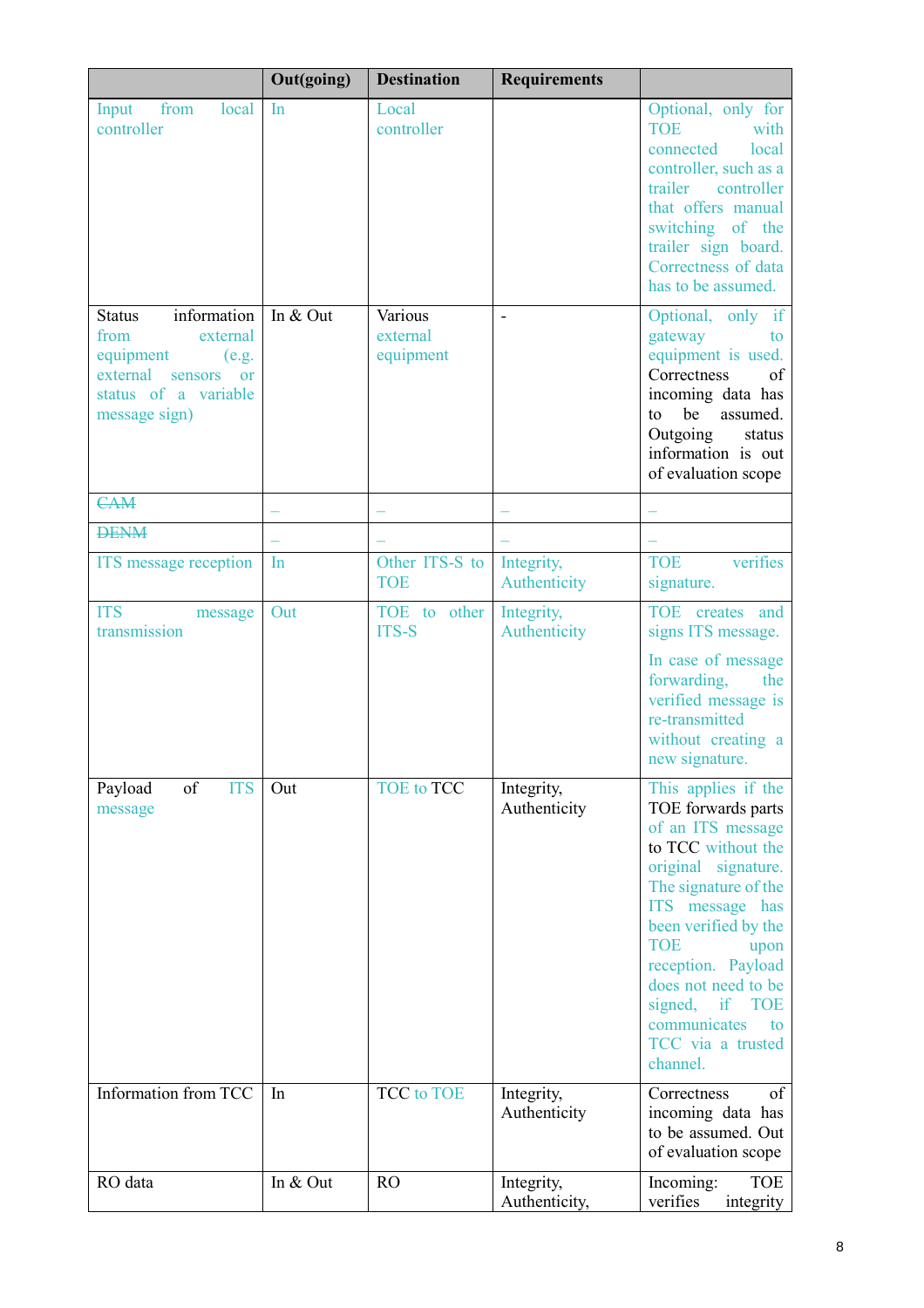|                                                   |                        |                                                                                | Authentication                                | and authenticity;                                                            |
|---------------------------------------------------|------------------------|--------------------------------------------------------------------------------|-----------------------------------------------|------------------------------------------------------------------------------|
|                                                   |                        |                                                                                |                                               | Outgoing: Admin<br>data for RO, e.g.<br>acknowledgements,<br>logs, etc.      |
| Firmware Update                                   | In                     | <b>RO</b>                                                                      | Integrity,<br>Authenticity,<br>Authentication | verifies<br>TOE<br>integrity<br>and<br>authenticity                          |
| Certificate Update                                | In & Out               | TOE requests,<br><b>PKI</b> responds                                           | Integrity,<br>Authenticity                    | <b>TOE</b><br>requests<br><sub>a</sub><br>certificate from the<br><b>PKI</b> |
| Update of Trust Lists,<br><b>Revocation Lists</b> | In $\&$<br>Out,<br>Out | <b>TOE</b><br>requests<br>from PKI, TOE<br><b>broadcasts</b> to<br>other ITS-S | Integrity,<br>Authenticity                    | The TOE requests<br>an update of the<br>CTL and CRL from<br>the PKI          |
| <b>Secondary Assets</b>                           | <b>Description</b>     |                                                                                | <b>Protection</b><br><b>Requirements</b>      | <b>Comment</b>                                                               |
| Cryptographic keys                                | $\left[\ldots\right]$  |                                                                                | $\left[\ldots\right]$                         | []                                                                           |

Application Note: The integrity of the ITS messages such as CAMs and DENMs received via IF\_GW\_SR is given by the defined ETSI standards ([CAM] and [DENM]), the required PKI and additionally protected in case of forwarding to the TCC by the TLS channel, which is also mandatory.

[…]

COMMENTS: Regarding Payload of ITS messages: In order to fulfil Authenticity for outgoing information, the TOE does not need to trust the TCC, but the TCC needs to trust the TOE.

Regarding the Update of Trust Lists: Revocation Lists: Secure CTL and CRL updates are defined in ETSI TS 102 941.

| <b>Description</b>                                                                                                                                                                                                                                                                                                                                                                                                                              |
|-------------------------------------------------------------------------------------------------------------------------------------------------------------------------------------------------------------------------------------------------------------------------------------------------------------------------------------------------------------------------------------------------------------------------------------------------|
| It is assumed that appropriate security measures are taken during the<br>assembly/setup of the RGW to guarantee for the confidentiality,<br>authenticity and integrity of the initial cryptographic data.                                                                                                                                                                                                                                       |
| It is assumed that the $\overline{RO}$ is trustworthy, non-hostile and well-trained.                                                                                                                                                                                                                                                                                                                                                            |
| It is assumed that the RGW is physically protected, or at least that<br>manipulations can be identified within a manageable timespan.                                                                                                                                                                                                                                                                                                           |
| Option 1: The RSU is firmly mounted and not easily accessible.                                                                                                                                                                                                                                                                                                                                                                                  |
| Option 2: The RSU is mounted on a movable platform (e.g. road works)<br>trailer). It may also be left unobserved for a certain time (e.g. overnight<br>during long-time road works) and hence the environment of the TOE<br>cannot be assumed to provide a continuous and comprehensive level of<br>physical protection.                                                                                                                        |
| During the non-monitored phases, unauthorized physical access to the<br>TOE cannot be completely avoided. Nevertheless, it is assumed that a<br>theft of the TOE or an intervention that directly influences its telemetry<br>is recognizable either on-site or by remote monitoring in the TCC. In<br>addition, it is assumed that a visual examination by authorized<br>personnel, which have to be included in the corresponding procedures, |
|                                                                                                                                                                                                                                                                                                                                                                                                                                                 |

## **LINE 288 (TABLE 5: ASSUMPTIONS)**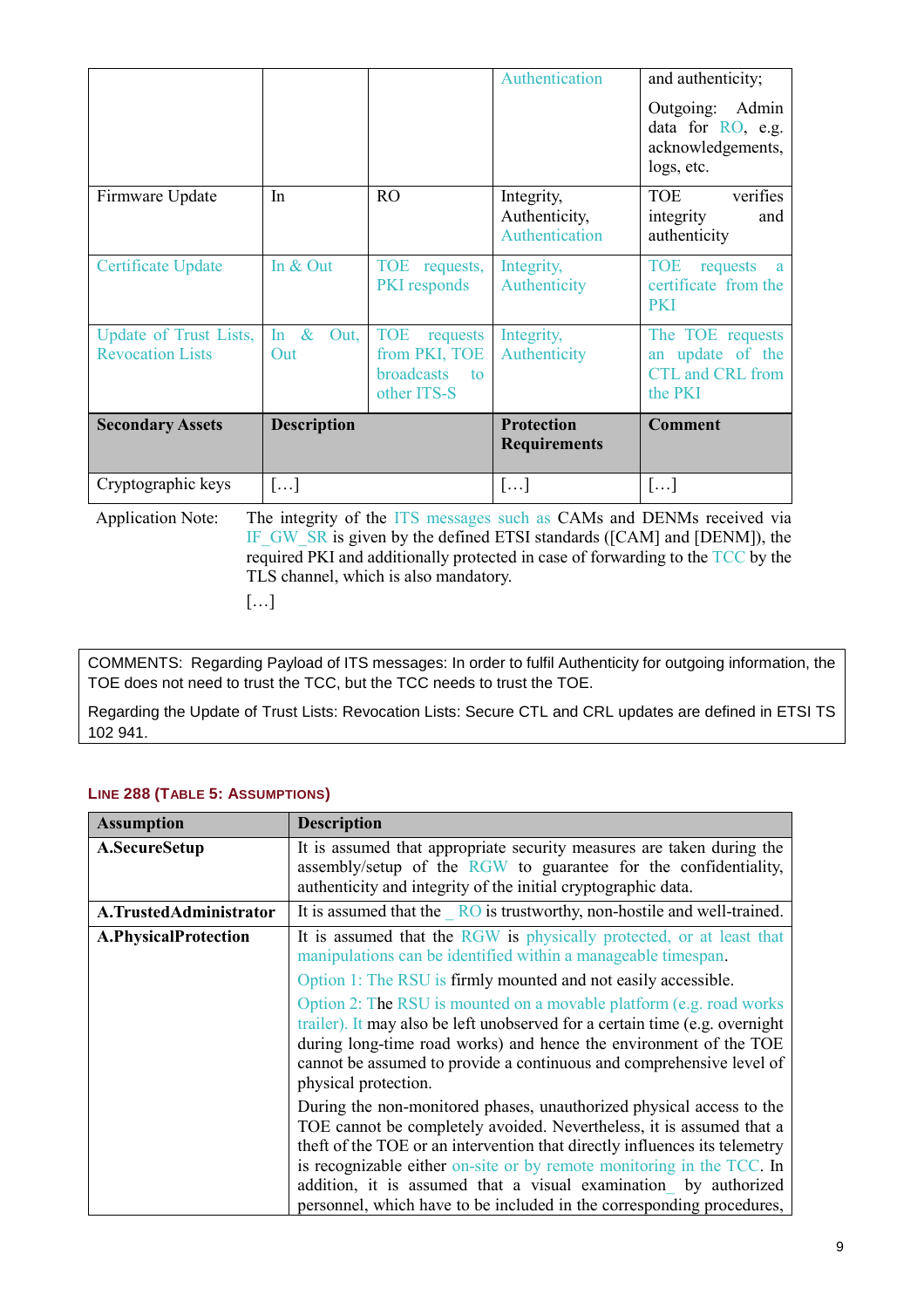|                      | can securely ensure an identification of manipulations within a<br>manageable timespan.                                                                                                              |
|----------------------|------------------------------------------------------------------------------------------------------------------------------------------------------------------------------------------------------|
| A.CorrectLocation    | It is assumed that the RGW is able to determine its correct location<br>within a defined error bound.                                                                                                |
|                      | Option 1: The position can be determined externally with a suitable<br>GNSS equipment and configured in the TOE via the maintenance<br>interface. This applies only to fixed installation locations. |
|                      | Option 2: The position is determined by a GNSS receiver. This applies<br>to fixed and mobile installations.                                                                                          |
| <b>A.Information</b> | It is assumed that the information that the TOE receives from other<br>devices and sensors (via IF GW Modules) are correct and protected<br>against manipulation.                                    |

## **LINE 292-316 (3.4.1 THREAT AGENTS (ATTACKERS))**

Threat agents can be classified according to various characteristics.

## **Attack paths can be**:

- The TOE is exposed to local attacks. Local attacks are directly driven against the device of the TOE, i.e. they assume physical access to the TOE.
- The TOE may be accessed remotely via one of its network interfaces (mobile cellular networks and other wireless networks).

A threat agent can be classified after the **target**\_. An attack can be targeted at the TOE (i.e. it can be the target to read out confidential information) or the TOE can be misused in order to attack one of the parties that the TOE is communicating with (specifically the TCC may be of interest for an attacker).

## **Attackers can be:**

- $\bullet$  individuals or organizations outside of the listed external entities (3.1). They may perform attacks via the Internet, mobile networks, or ITS G5 network,
- an authorized user of listed external entities,
- an employee of listed external entities.

Attackers can also be characterized by their **motivation**.

- One possible motivation to perform attacks can be to gain reputation. By publishing the performed attacks the person is respected as an expert, e.g. for security within the ITS context. \_
- Another motivation is vandalism.
- Also there could be financial reasons. An attacker could manipulate the functionality for ransom.
- Industrial espionage could be another motivation.

[*moved from Line 309*:] In the motivation of the attacker lays the main limitation for the attack potential that is considered in this Protection Profile. As outlined in section 5.10.11.1. the analysis of all assets that are handled by the TOE showed that the value of those assets is limited. Based on the consideration of the limited value of the assets, the motivation of an attacker to attack such assets is limited. Concretely, it can be assumed that an attacker only possesses a basic attack potential.

| <b>Threat</b>             | <b>Description</b>                                                                                                                                                                                                  |
|---------------------------|---------------------------------------------------------------------------------------------------------------------------------------------------------------------------------------------------------------------|
| <b>T.Extraction</b>       | An attacker tries to extract key material from the TOE.                                                                                                                                                             |
|                           | []                                                                                                                                                                                                                  |
|                           | []                                                                                                                                                                                                                  |
|                           | As an example, the attack could aim at impersonating the TOE and to<br>send false traffic status data to the TCC or false road works warnings<br>to V-ITS-S afterwards.                                             |
| <b>T.LocalMalfunction</b> | An attacker tries to induce faulty behaviour of the RGW by applying<br>environmental or physical stress, by injecting malformed messages to<br>local interfaces or by manipulating internal connections of the RGW. |

#### **LINE 317 (TABLE 6: THREATS)**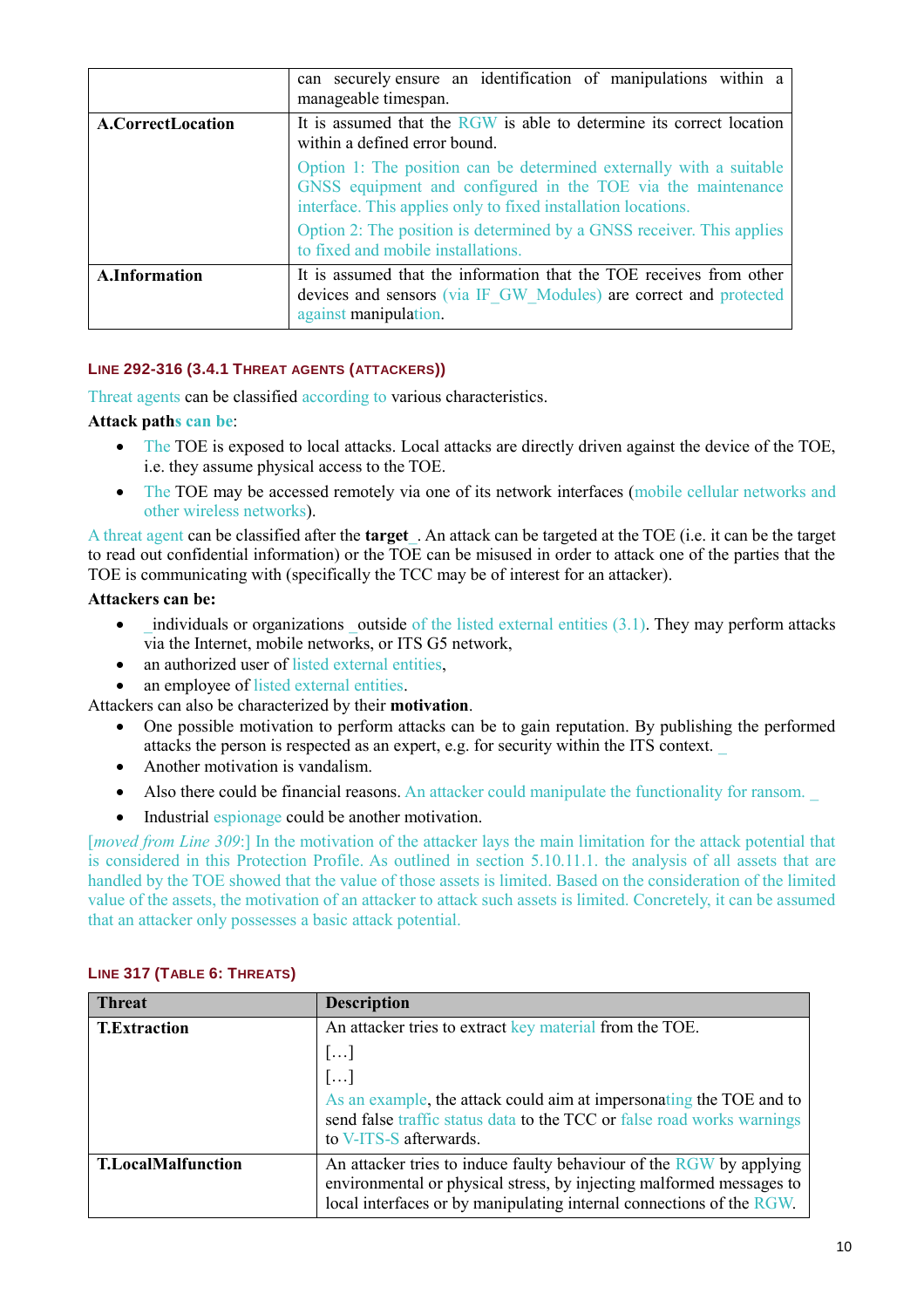| <b>Threat</b>                   | <b>Description</b>                                                                                                                                                    |
|---------------------------------|-----------------------------------------------------------------------------------------------------------------------------------------------------------------------|
|                                 |                                                                                                                                                                       |
| <b>T.LocalDataManipulation</b>  | An attacker tries to inject false traffic or status data of his own choice<br>by accessing local interfaces. The injected data would then be<br>processed by the TOE. |
| <b>T.SoftwareManipulation</b>   | $\left[\ldots\right]$                                                                                                                                                 |
| <b>T.RemoteDataManipulation</b> | An attacker injects false traffic data by impersonating a TCC or a V-<br>ITS-S. (This includes replayed out-dated messages.)                                          |
|                                 | Data could also be injected after accessing the remote maintenance<br>interface.                                                                                      |
| <b>T.RemoteMalfunction</b>      | An attacker tries to induce faulty behaviour of the RGW by sending<br>malformed messages to the TOE.                                                                  |
| <b>T.Interception</b>           | An attacker tries to intercept traffic data (incl. content of ITS<br>messages) or status data sent between the RGW and the TCC/RO.                                    |

## **LINE 329**

In this section the security objectives for the RGW and its environment are described.

| Objective                  | <b>Description</b>                                                                                                    |
|----------------------------|-----------------------------------------------------------------------------------------------------------------------|
| O.Crypt                    | The TOE shall provide cryptographic functionality as follows:                                                         |
|                            | authentication, integrity protection and encryption of the<br>communication and data to the PKI and external entities |
|                            | using IF_GW_WAN or IF_GW_LocalAdmin,                                                                                  |
|                            | replay detection for all communications with external<br>entities.                                                    |
| O.ReceiveAuthenticatedData | The RGW shall only accept and process traffic data by the V-ITS-                                                      |
|                            | Ss, RO and the TCC if the corresponding messages comply to the                                                        |
|                            | defined message formats and if its authenticity and integrity can be<br>verified.                                     |
| O.SendAuthenticatedData    | The TOE shall only send traffic, road works or status data to the                                                     |
|                            | TCC, RO or the V-ITS-Ss if the corresponding messages comply                                                          |
|                            | with the defined message formats and if it is authenticated.                                                          |
| <b>O.SecureChannel</b>     | For communication with the TCC and RO the TOE shall establish                                                         |
|                            | a mutually authenticated and confidential channel.                                                                    |
| <b>O.Protect</b>           | []                                                                                                                    |
| <b>O.Authentication</b>    | The RGW shall provide authentication mechanisms for all roles,<br>which are defined in Table 3.                       |
| <b>O.Access</b>            | []                                                                                                                    |
| O.SecureFirmwareUpdate     | []                                                                                                                    |
| <b>O.Management</b>        | The TOE shall provide the following management functionality to<br>authorized administrators only:                    |
|                            | Start firmware update                                                                                                 |
|                            | Configuration change<br>$\bullet$                                                                                     |
|                            | Certificate management                                                                                                |
|                            | Obtain write permissions to system log files                                                                          |

## **LINE 330 (TABLE 8: SECURITY OBJECTIVES FOR THE TOE)**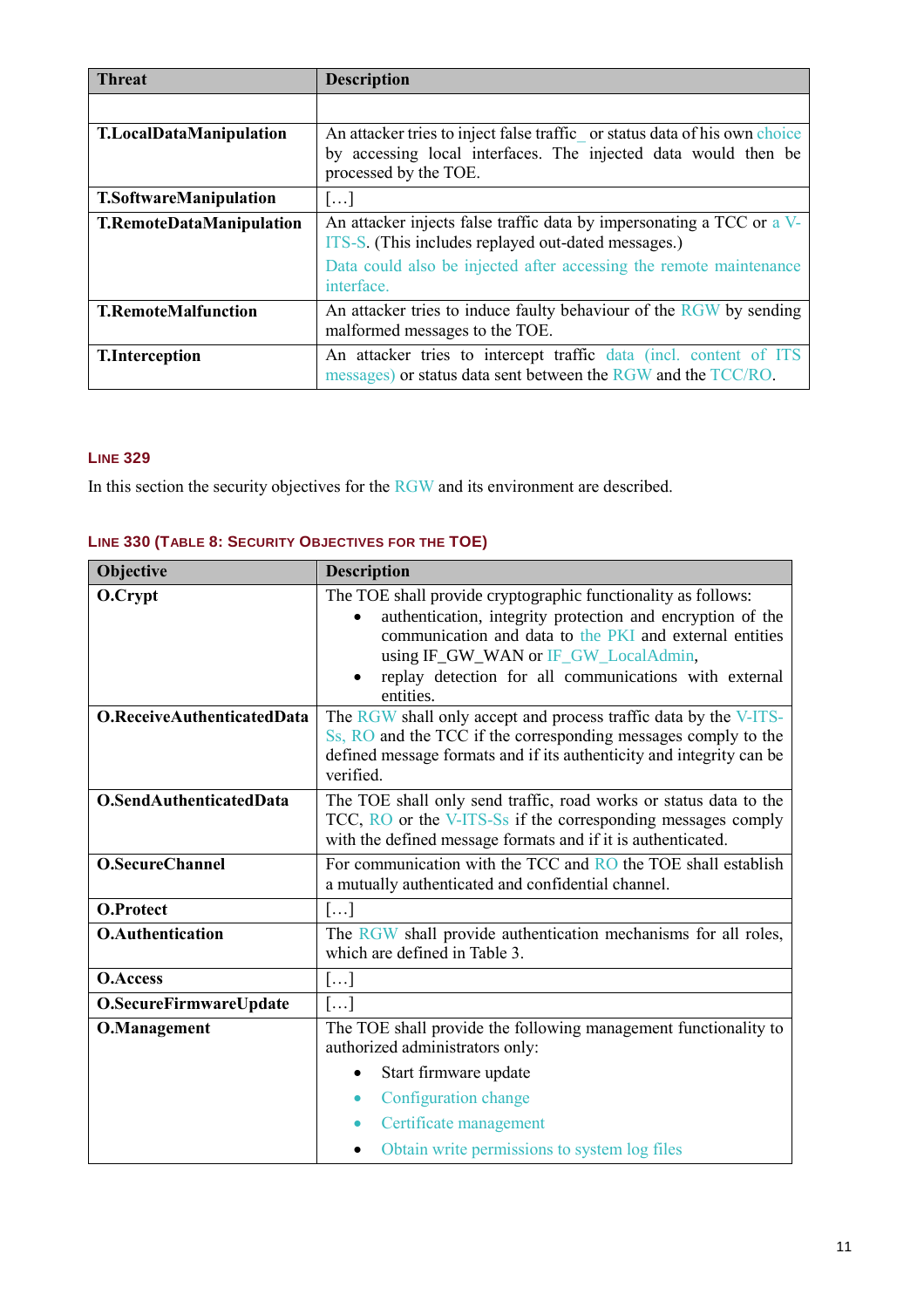COMMENT: Regarding O.ReceiveAuthenticatedData, it could be argued that also non-authenticated data (without signature) could be processed, e.g. for statistical reasons, as long as such messages are not rebroadcasted and forwarded without a clear indication that they were not authenticated. Regarding O.Authentication and the requirement to provide authentication for all roles in Table 3: Road Maintenance Personnel has no access to IT interfaces, since it performs visual inspections and operational tasks.

## **LINE 332/330 (TABLE 9: SECURITY OBJECTIVES FOR THE ENVIRONMENT)**

*In Table 9,* "RWWG" *is replaced by* "RWG"

#### **LINE 336**

*In Table 10 "Rationale for Security Objectives", two new entries are inserted for the column O.Mananagement in the rows T.RemoteDataManipulation and T.RemoteMalfunction:*



## **LINE 367-374 (4.3.2.3 T.LOCALMALFUNCTION)**

The induction of faulty behavior of the RGW by injecting malformed messages [...] **O.Management** is hereby also necessary to restrict firmware updates or examine log entries to administrators only.

## **LINE 387 (4.3.2.4 T.LOCALDATAMANIPULATION)**

**O.Management** also supports the countermeasures against this threat by restricting firmware updates or examine log entries to administrators only.

#### **LINE 367-374 (4.3.2.6 T.REMOTEDATAMANIPULATION)**

The injection of false traffic data by impersonating a TCC or an V-ITS-S is countered by **O.Crypt, O.SendAuthenticatedData, O.ReceiveAuthenticatedData, O.Protect, O.Authentication, O.Access, and O.Management**.

[…] only verified messages are accepted at the RGW. **O.Management** also supports the countermeasures against this threat by restricting firmware updates or examine log entries to administrators only.

#### **LINES 406-412 (4.3.2.7 T.REMOTEMALFUNCTION)**

The induction of faulty behaviour of the RGW by sending malformed messages to the TOE is countered by **O.Crypt, O.SendAuthenticatedData, O.ReceiveAuthenticatedData, O.Protect, and O.Management**.

**[…]** only verified messages are accepted at the RGW. **O.Management** also supports the countermeasures against this threat by restricting firmware updates or examine log entries to administrators only.

**LINE 415 (T.INTERCEPTION)**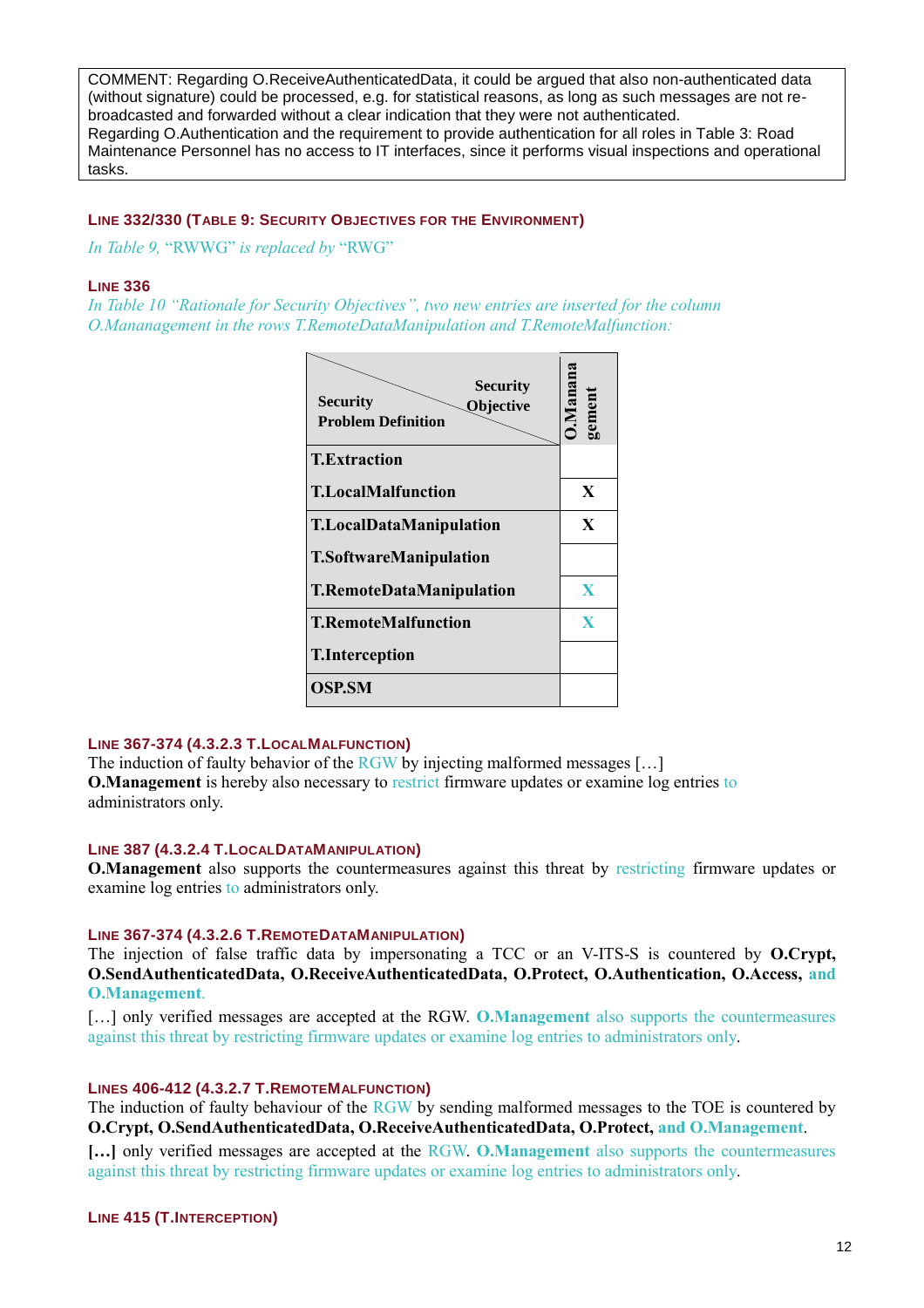## **LINE 490**

*In the application note under line 490,* "IVS" *is replaced by* "V-ITS-S"

## **LINE 498 (5.3.7 TLS – CRYPTOGRAPHIC REQUIREMENTS AT A GLANCE)**

The TOE implements a TLS channel that is modelled in a variety of SFRs. In this context the TOE shall implement no other than the cipher suites as recommended by [TR-02102-2] for TLS 1.2 with Perfect Forward Secrecy and for TLS 1.3.

\_ [*list of cipher suites deleted*]

Further, the following requirements shall be followed by the TOE: […]

COMMENT: The list of cipher suites from an older version of TR-02012-2 is deleted and replaced by the updated reference to TR-02102-2, since the list misses some CBC-MAC versions of cyphers for TLS 1.2 and the cipher suites for TLS 1.3

## **LINES 480-582**

- RO authentication is required to upload the firmware update data (acc. FIA UAU.2 and FIA UID.2),
- Automatic firmware update is not allowed, if the previous points cannot be guaranteed.

COMMENT: Automatic firmware is made conditional. Automation may be needed for a large number of devices. Secure firmware update can be ensured if an authorised user of the RO initiates the automated firmware update and the ToE checks authenticity and integrity of the received firmware.

## **LINES 531, 532**

*In lines 531 (FDP\_ACC.1.1) and 532 (FDP\_ACF.1.1),* "RWWG" *is replaced by* "RWG"

## **LINE 533, FDP\_ACF.1.2**

 $[...]$ 

- *an authorized RO is allowed to have access via wide-area communication or local interfaces, but is not allowed to read, modify or write stored and/or processed assets within the TOE, except status, logging and update information.*
- *only an authorized RO is allowed to start the firmware update process.*
- an authorized TCC is only allowed to interact with the TOE via a WAN interface (IF GW\_WAN) or *via a LAN interface (IF\_GW\_LAN)*].

## **LINE 535, FDP\_IFC.2.1**

The TSF shall enforce the [*RGW IFP*] on [

• *Subjects: TOE, TCC, V-ITS-S, PKI, Gateway to equipment, Controller [assignment: other or none]* 

[…]

COMMENT: Regarding the TCC as a subject: The interface to the TCC, the Gateway, or the Controller might be optional and described by an assignment.

## **LINE 536, FDP\_IFF.1.1**

The TSF shall enforce the [*RGW IFP*] based on the following types of subject and information security attributes: [

- *Subjects: TOE, TCC, V-ITS-S, RO, PKI, Gateway to equipment, Controller, [assignment: other or none]*
- *Information: messages and their signature*
- Attributes: source interface (TOE), destination interface (TCC, PKI, Gateway to equipment, *Controller, or RO), destination\_authenticated*
- *Attributes: destination\_interface (TOE), source\_interface (TCC, V-ITS-S, PKI, Gateway to equipment, Controller, or RO), source\_authenticated*

].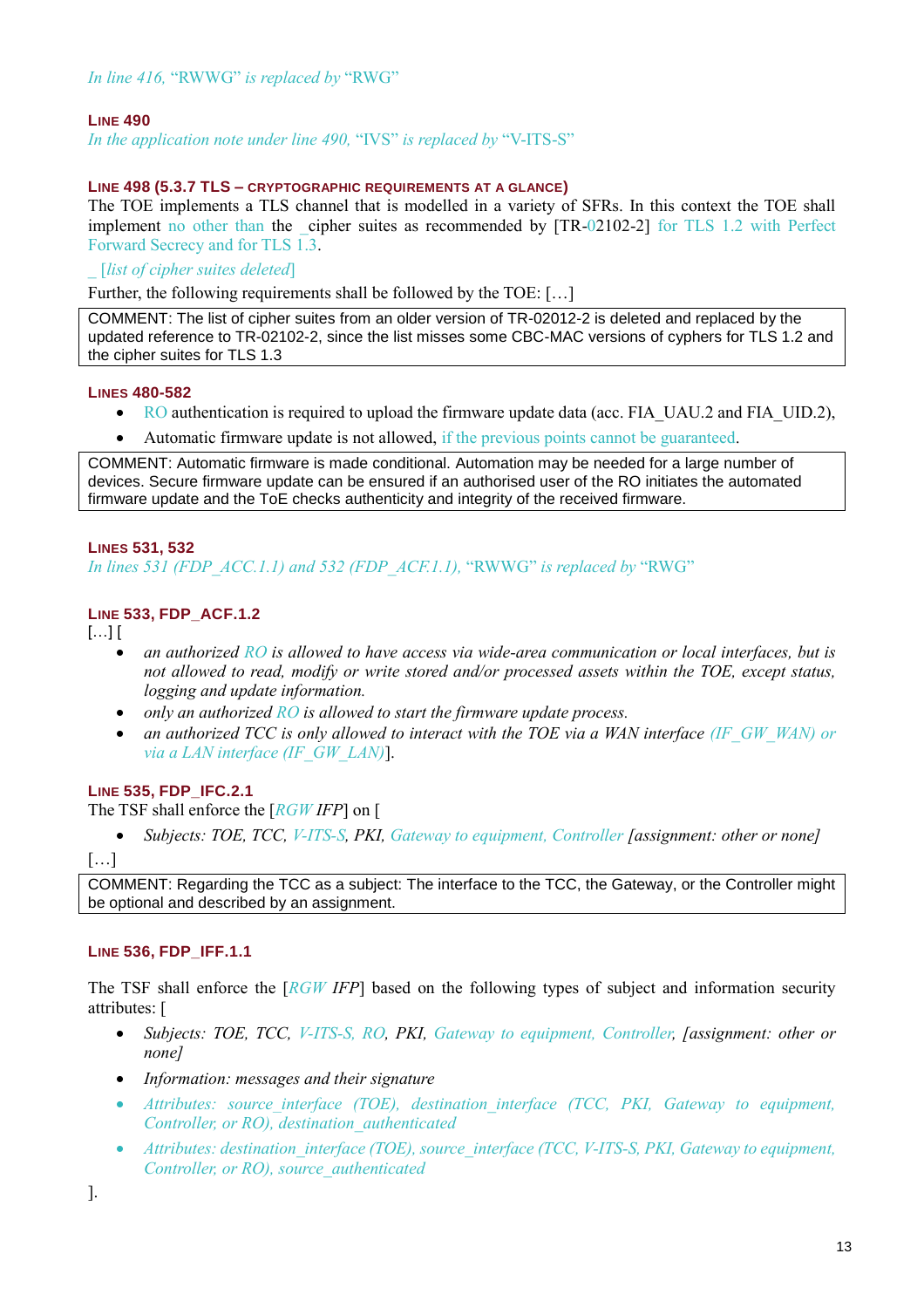COMMENT: Vehicles are reached on a broadcast channel. On a broadcast channel the destination cannot be authenticated, and it does not need to be authenticated. Therefore, the attributes are split.

## **LINE 537, FDP\_IFF.1.3**

The TSF shall enforce the [*following rules:*

- *Connection establishment is only allowed between the introduced destination\_interfaces and source\_interfaces.*
- *Connection establishment is especially denied in the following cases:*
	- *(Source interface =*  $RO$  *or source interface=TCC) and destination\_interface = V-ITS-S*
	- o *Source\_interface = V-ITS-S and (destination\_interface= RO or destination\_interface=TCC)*
	- o *Source\_interface = RO and destination\_interface=TCC*
	- o *Source\_interface= TCC and destination\_interface=RO*
	- o *Source\_interface= PKI and destination\_interface=TOE*
	- o *\_ [connection between TOE and modules deleted]*
- All messages sent to TCC, all RO roles and the PKI must only be sent via an encrypted TLS channel *and must be signed prior to sending*
- *The signature of every message received by source interface = TCC, or source interface=V-ITS-S, or source\_interface=RO, or source\_interface=Gateway to equipment or source=Controller must be verified*
	- o *If the signature is found to be invalid, the message must be dropped*
	- o *Only messages with a valid signature may be processed*
- *Received messages from source interface = V-ITS-S that do not fulfill the standard of [assignment:*  $\overline{\phantom{a}}$ *] standards or list of standards, based on the implemented set of ITS messages] shall be dropped*].

COMMENT 1: The connection between TOE and modules cannot be denied, since the TOE could poll the controller state or the gateway to equipment.

COMMENT 2: Regarding "The signature of every message […] must be verified": Messages could reach the TOE via a secure connection (TLS), in this case individual message signing does not apply.

#### **LINE 543, FIA\_UAU.5.2**

The TSF shall authenticate any user's claimed identity according to the [

- *\_ROs shall be authenticated via TLS-certificates at IF\_GW\_WAN or IF\_GW\_Local\_Admin only*
- *TCCs shall be authenticated via TLS-certificates at IF\_GW\_WAN interface only*
- *V-ITS-S shall be authenticated via certificates at IG\_GW\_V-ITS-S only*

*[assignment: rules describing how the multiple authentication mechanisms provide authentication]*].

#### **LINE 547, FMT\_MSA.1.1**

The TSF shall enforce the [*RGW access policy*] to restrict […]

#### **LINE 549, FMT\_SMF.1.1**

The TSF shall maintain the roles [

- *RO*,
- *TCC,*
- *V-ITS-S, and*

*[assignment: additional roles or none]*].

COMMENT: The TCC role might be described conditionally: [assignment: TCC, if a connection to the TCC is intended]